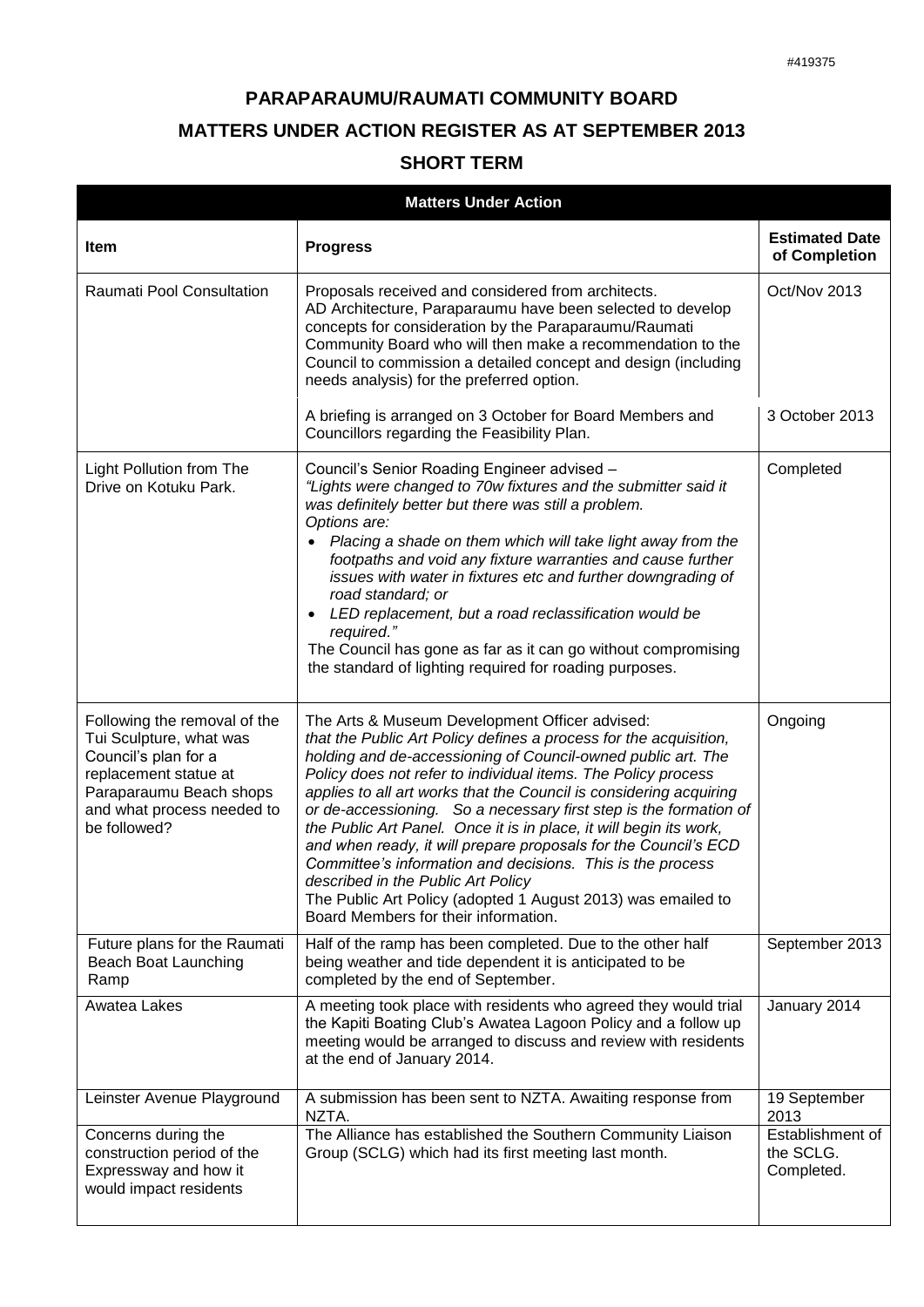|                                                                                                                                                | <b>Matters Under Action</b>                                                                                                                                                                                                                                                                                                                                                                                                                                                                                                                                                                                                                                                                                                                                                                          |                             |  |  |
|------------------------------------------------------------------------------------------------------------------------------------------------|------------------------------------------------------------------------------------------------------------------------------------------------------------------------------------------------------------------------------------------------------------------------------------------------------------------------------------------------------------------------------------------------------------------------------------------------------------------------------------------------------------------------------------------------------------------------------------------------------------------------------------------------------------------------------------------------------------------------------------------------------------------------------------------------------|-----------------------------|--|--|
| Parking around Iver Trask<br>Place                                                                                                             | A Plan has been developed which will be reported to the Council<br>for the 3 October 2013 meeting to introduce time restricted<br>parking around the Civic Building, Library, Community Centre,<br>Bridge Club and Coastlands Aquatic Centre.<br>An update on the Plan will be provided at the Board meeting on<br>17 September 2013                                                                                                                                                                                                                                                                                                                                                                                                                                                                 | 17 September<br>2013        |  |  |
| Traffic flow-one-way system<br>around Countdown, ASB and<br>Kapiti Mags in Coastlands<br>Parade                                                | Resealing of areas belonging to Council including signage and<br>road markings is expected to be part of remedial works that will<br>be carried out around the area. Planning of the project is on<br>going and Board Members will be kept up to date on progress.                                                                                                                                                                                                                                                                                                                                                                                                                                                                                                                                   | Ongoing                     |  |  |
| Matai Road Industrial Area:                                                                                                                    | Council's RMA Compliance Officer advised:<br>Abatement notices had been issued at the beginning of the year<br>and the abatement notice required 2 things (on an on-going<br>basis);<br>1. No repairs/maintenance to vehicles to be undertaken on<br>public land (ie; road reserve)<br>2. No un-roadworthy (ie; unregistered or unwarranted) vehicles<br>to be stored on the public road.<br>Regular monitoring to ensure compliance with the abatement<br>notices has been undertaken since the issue of the notices.<br>Infringement fines were issued a couple of months ago due to a<br>breach of the notices.<br>Vehicles may be legally parked on public road if they are<br>registered and warranted.<br>To date the abatement notices have been complied with and<br>monitoring is on-going. | January 2014                |  |  |
| Yellow dotted lines painted<br>on the curve of the bend to<br>prevent parking                                                                  | The yellow dotted lines on the curve of the bend was being<br>investigated.                                                                                                                                                                                                                                                                                                                                                                                                                                                                                                                                                                                                                                                                                                                          | <b>Next PRCB</b><br>meeting |  |  |
| <b>Raumati South Residents Association requested:</b>                                                                                          |                                                                                                                                                                                                                                                                                                                                                                                                                                                                                                                                                                                                                                                                                                                                                                                                      |                             |  |  |
| 1. Reduced speed through<br>Raumati South Village<br>2. Inconsistency in parking<br>times outside the Four<br>Square Dairy on Poplar<br>Avenue | Council's School Travel Planner advised<br>"Opus is currently drawing up some designs regarding gateway<br>treatment. Once these are done we will be able to begin the<br>consultation process prior to preparing a report to the<br>Community Board and RMC.<br>The speed limit surveys, crash analysis and road safety audit<br>are all completed. The application is going to be for a 30km/h<br>slow zone from just east of Tennis Court Road to Rosetta Road.<br>The consultation process has to go to Police, NZTA, AA and the<br>Land Transport Forum. It also needs to go through an internal<br>design review and wider community consultation.<br>This will take some time and I wouldn't see that we will have a<br>report ready before the end of the year."                             |                             |  |  |
| 3. Concerns of traffic<br>reversing out of angled<br>parks outside the Four<br>Square Diary area on<br>Poplar Avenue                           |                                                                                                                                                                                                                                                                                                                                                                                                                                                                                                                                                                                                                                                                                                                                                                                                      | January 2014                |  |  |
| 4. Improving/formalising the<br>casual pathways that links<br>Leinster Ave/ Sydney Cres                                                        | Mulching has been completed and the area cleared.                                                                                                                                                                                                                                                                                                                                                                                                                                                                                                                                                                                                                                                                                                                                                    | Completed                   |  |  |